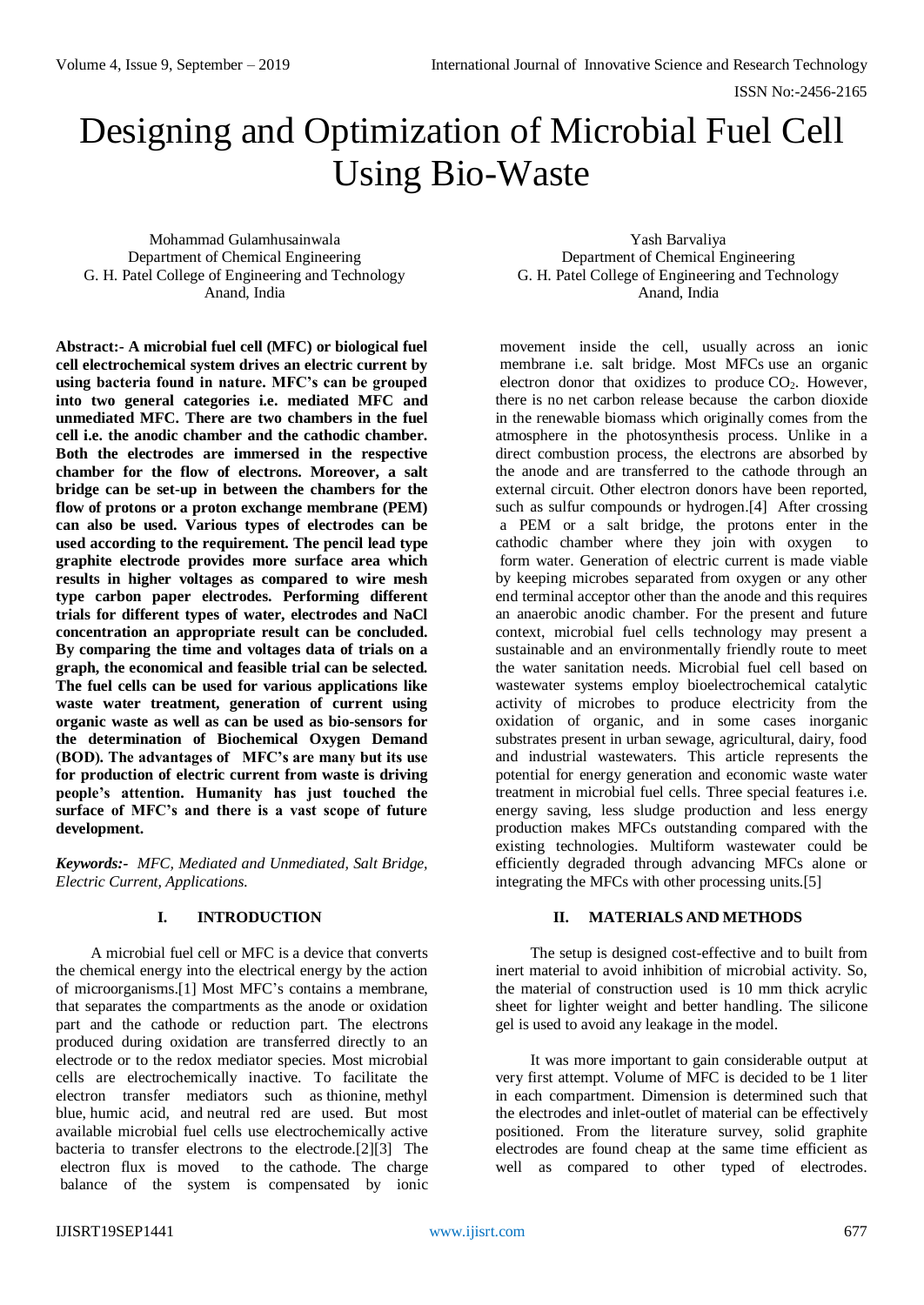

DIAGRAM OF HOLES IN THE ANODE<br>CHAMBER<br>1-HOLE FOR ELECETRODE WIRE<br>2-HOLE FOR INJECTING OF CULTURES<br>AND ENFLUENT<br>3-HOLE FOR DRAINGE

Inoculum was first filled in the anodic chamber. The beginning trails were done on synthetic wastewater by changing Chemical Oxygen Demand (COD) concentrations. COD concentration is manipulated by removing old wastewater which is done by settling and keeping sludge as it is. COD concentration is optimized to give maximum voltage. Surface area of electrodes is also changed by changing electrode materials during different trial operation for checking the consequences of surface area of electrodes on voltage generation. Wastewater COD is varied by changing the concentration of glucose in synthetic wastewater. Final trials were done on the distillery wastewater to check the feasibility of treatment. It is diluted to achieve optimum COD. Experimentation is carried out for 6 hours. Wastewater remains the same during the whole operation. Initial and final biomass concentrations are measured.

Two types of electrodes were used for the variation in surface area and to analyze the effects of surface area on electricity production. One electrode used was made from pencil graphite lead and another electrode was mesh carbon electrode.



Fig 2:- Graphite electrode (pencil lead)



Fig 3:- Carbon electrode (Wire mesh + Carbon Paper)

| Sr. No. | Items                 | Quantity   |
|---------|-----------------------|------------|
|         | Agar                  | 5 gram     |
|         | <b>KCl</b>            | 5 gram     |
|         | <b>NaCl</b>           | $200$ gram |
|         | $K_2HPO4$             | 1 gram     |
|         | Distilled Waste water | 1 litre    |
| 6       | Pond Sediments        | 5 litre    |
|         | <b>Cotton Plugs</b>   | $100$ gram |

Table 1:- Chemicals and Materials required

#### *A. Salt Bridge Preparation*

Salt bridge is a cheaper and more durable alternative as compared to proton exchange membrane. But it must be prepared from pure agar.

Salt bridge is prepared from mixture of agar and salt. Take 100ml of distilled water in 500ml beaker and put on the heating at 70°C, now add 0.1g KCl as a salt and dissolve it. Provide it a continuous stirring and add 5 g of agar slowly till the viscosity of the solution reach to solid.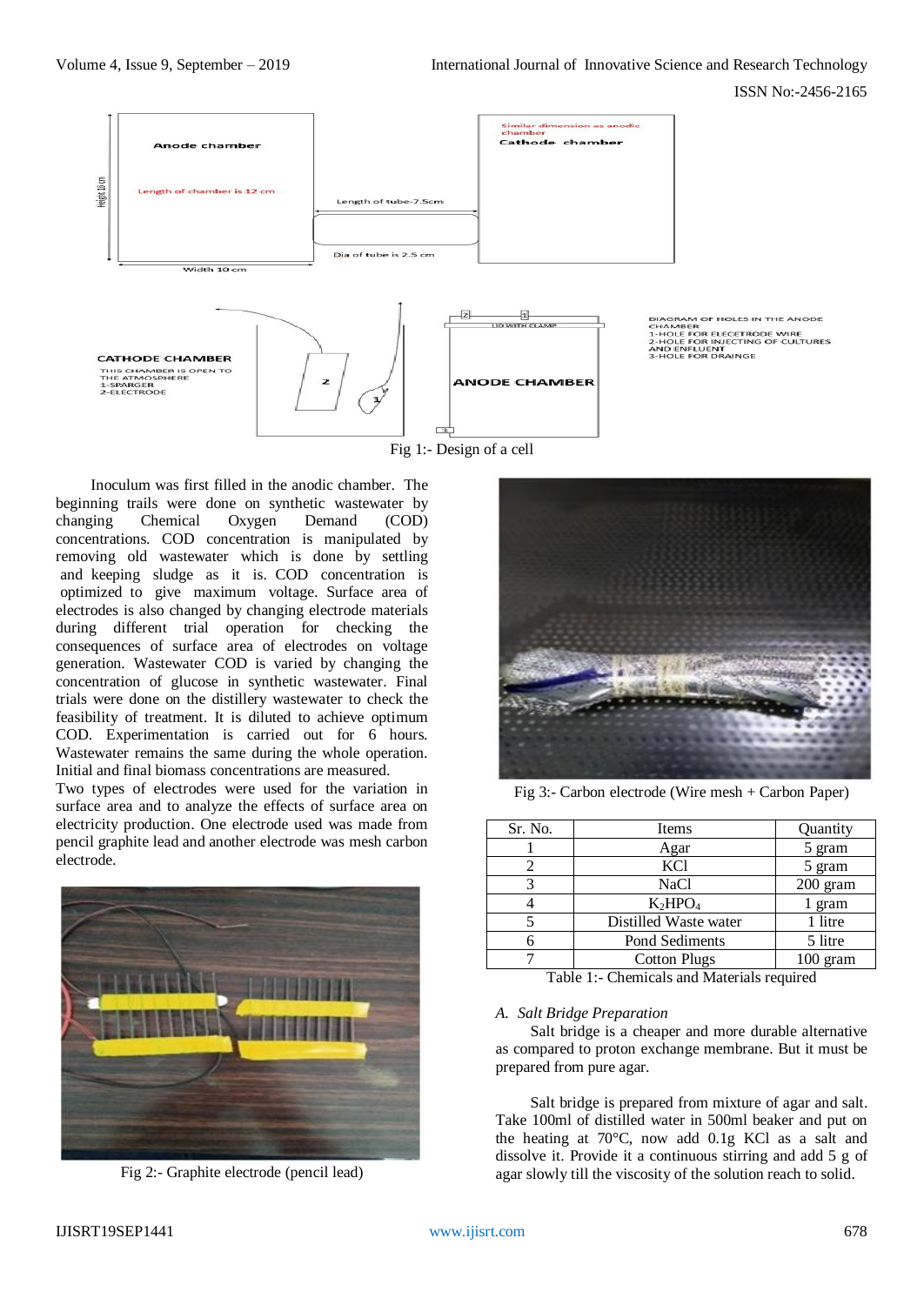Cotton plugs are placed to the side opening of the salt bridge casing pipe and solution is immediately transferred into the opening as shown in figure 4. Don not use until the agar salt bridge gets solidified completely for 2 to 3 hours. Now salt bridge is up to the task for the operation.



Fig 4:- Preparation of Salt Bridge

## *B. Anodic Chamber*

Anodic chamber has a lid arrangement to seal the chamber completely, so as to provide anaerobic system. Lid has a hole to introduce wastewater and electrode wire. The anodic reaction is:

 $CH<sub>3</sub>COO<sup>-</sup> + H<sub>2</sub>O \rightarrow 2CO<sub>2</sub> + 2H<sup>+</sup> +8e<sup>-</sup>$ 



Fig 5:- Anodic chamber with glass lid

#### *C. Preparation of Inoculum for Anodic Chamber*

Inoculation is done with the help of two sources of mixed consortia i.e. pond sediments and activated sludge. Activated sludge cannot be used because the microbes were not that efficient as of pond sediments.

Inoculum is prepared by the given method, pond sediments (from the deep down bottom ensuring anaerobic microbes present) or mixed consortia i(prepared ifrom ipond isediments) and iactivated sediments is taken to centrifuge at 5000 rpm

and  $22^{\circ}$ C. It washed thrice with saline buffer (2g NaCl, 0.30 g  $K_2HPO_4$ , 0.084 g  $KH_2PO_4$  in 250ml of distilled water,  $pH$  7.0) and centrifuged every time at same rpm. The pellet stays at bottom after washing away raffinate. It was rich in synthetic wastewater consists of 0.5 g/l NH<sub>4</sub>Cl, 0.25 g/l KH<sub>2</sub>PO<sub>4</sub>, 0.25 g/l  $K_2$  PO<sub>4</sub>, 0.3 g/l MgCl<sub>2</sub>, 25 mg/l CoCl<sub>2</sub>, 11.5 mg/l ZnCl2, 10.5 mg/l CuCl<sub>2</sub>, 5 mg/l CaCl<sub>2</sub>, 15 g/l  $MnCl<sub>2</sub>$ , 3 g/l Glucose, pH  $5.5$  and  $\overrightarrow{COD}$  3.4 g/l.

During the enrichment, bottles are kept covered to provide anaerobic environment at 10 rpm, room temperature and acidophilic  $pH$  5.5 is maintained to sustain the acidogenic or hydrogen producing bacteria, which also inhibits the activity of methanogenicbacteria in return which will enhance the hydrogen production, which is highly required for MFC ioperation. Before using it in MFC, the prepared inoculum is subjected to pH adjustment to  $7.0 \pm 0.5$  under complete anaerobic environment.

### *D. Cathodic Chamber*

Cathodic chamber consists of distilled water and electrode which are open to atmosphere. Aerobic chamber is open and have air pump to provide circulation and electrode. The cathodic reaction is:

## $O_2 + 4e^+ + 4H^+ \rightarrow 2H_2O$

#### *E. Operating pH and Tempeature*

During the operation, the pH is maintained at 7.0  $\pm$ 0.5. The retardation in pH is directly proportional to the output voltage. The whole experiment is carried out at room temperature i.e.  $25 \pm 5$  °C.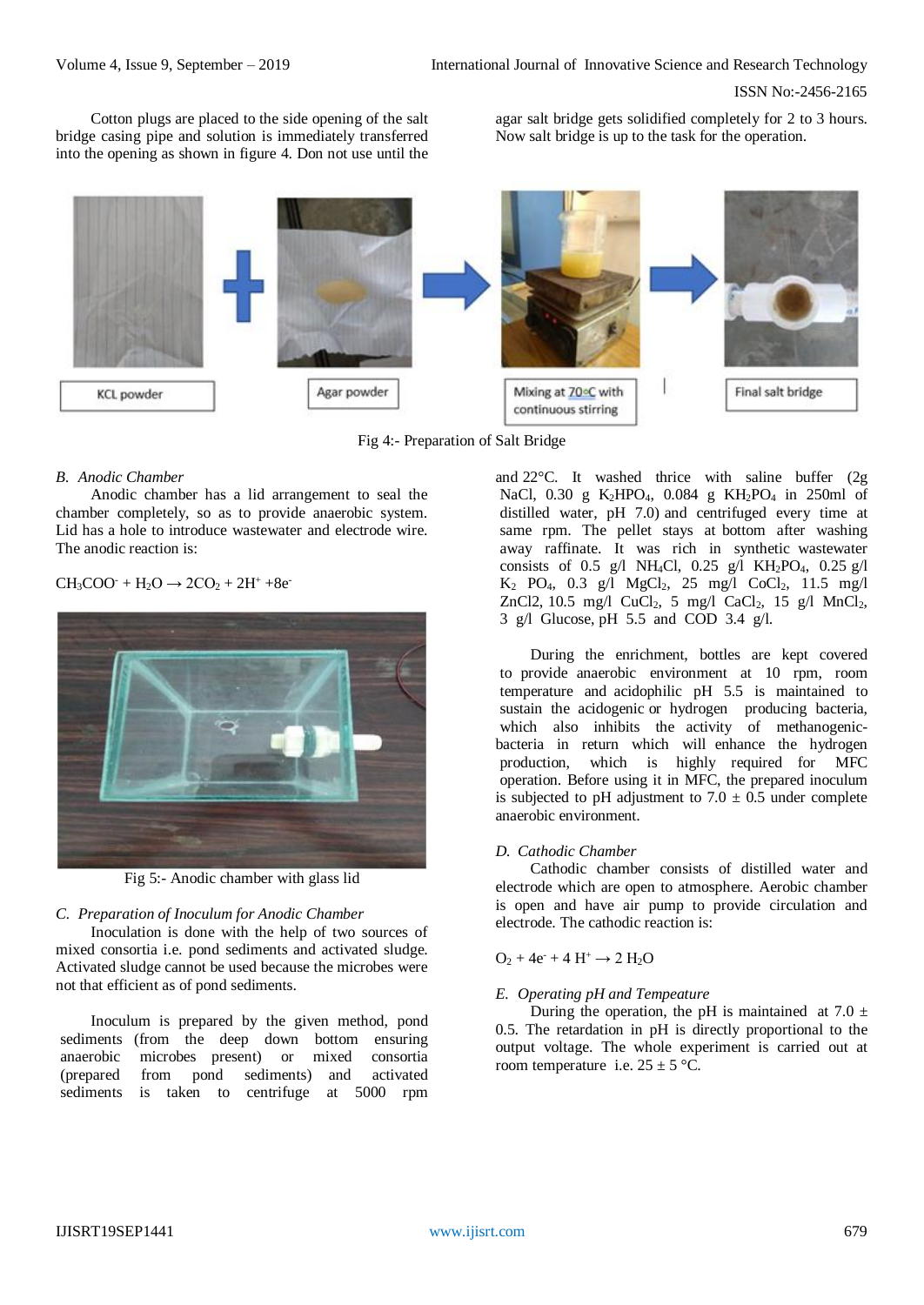ISSN No:-2456-2165

## **III. ANALYSIS**

- COD analysis is carried out by the standard open reflux method.
- Voltage results are measured by standard multimeter of sensitivity up to 1 mV.
- *A. Trial- 1*
- 10 grams of NaCl added at interval of 5 minutes
- Distilled wastewater was used
- Graphite electrode(pencil lead) was used

| Sr. No. | <b>Time Interval (Minutes)</b> | Voltage (mV) |
|---------|--------------------------------|--------------|
|         |                                | 65           |
|         |                                |              |
|         |                                |              |
|         | 15                             |              |
|         | 20                             | 76           |
|         | 25                             |              |





Fig 6:- Voltage (mV) v/s Time (Minute) graph for trial 1

- *B. Trial- 2*
- 15 grams NaCl added after every 15 minutes
- Distilled wastewater was used
- Graphite electrode(pencil lead) was used

| Sr. No. | <b>Time Interval (minutes)</b> | Voltage (mV) |
|---------|--------------------------------|--------------|
|         |                                | 245          |
|         | 15                             | 339          |
|         | 30                             | 356          |
|         | 45                             | 458          |
|         | 60                             | 420          |
|         | 75                             | 441          |
|         | 90                             | 425          |
|         | 105                            | 430          |

Table 3:- Trial 2 results



Fig 7:- Voltage (mV) v/s Time (Minute) graph for trial 2

- *C. Trial- 3*
- 20 grams NaCl added after every 30 minutes
- Tap water was used
- (Wire-mesh + carbon paper) electrode was used

| Sr. No. | <b>Time Interval (Minute)</b> | Voltage (mV) |
|---------|-------------------------------|--------------|
|         | 30                            | 156          |
| 2       | 60                            | 144          |
| 3       | 90                            | 154          |
| 4       | 120                           | 139          |
| 5       | 150                           | 137          |
| 6       | 180                           | 141          |
|         | 210                           | 134          |
| 8       | 240                           | 132          |

Table 4:- Trial 3 results



Fig 8:- Voltage (mV) v/s Time (Minute) graph for trial 3

## *D. Trial- 4.*

- 300 gram of NaCl was added initially
- Air pump was installed for continuous agitation.
- Distilled wastewater was used.
- Graphite electrodes were used